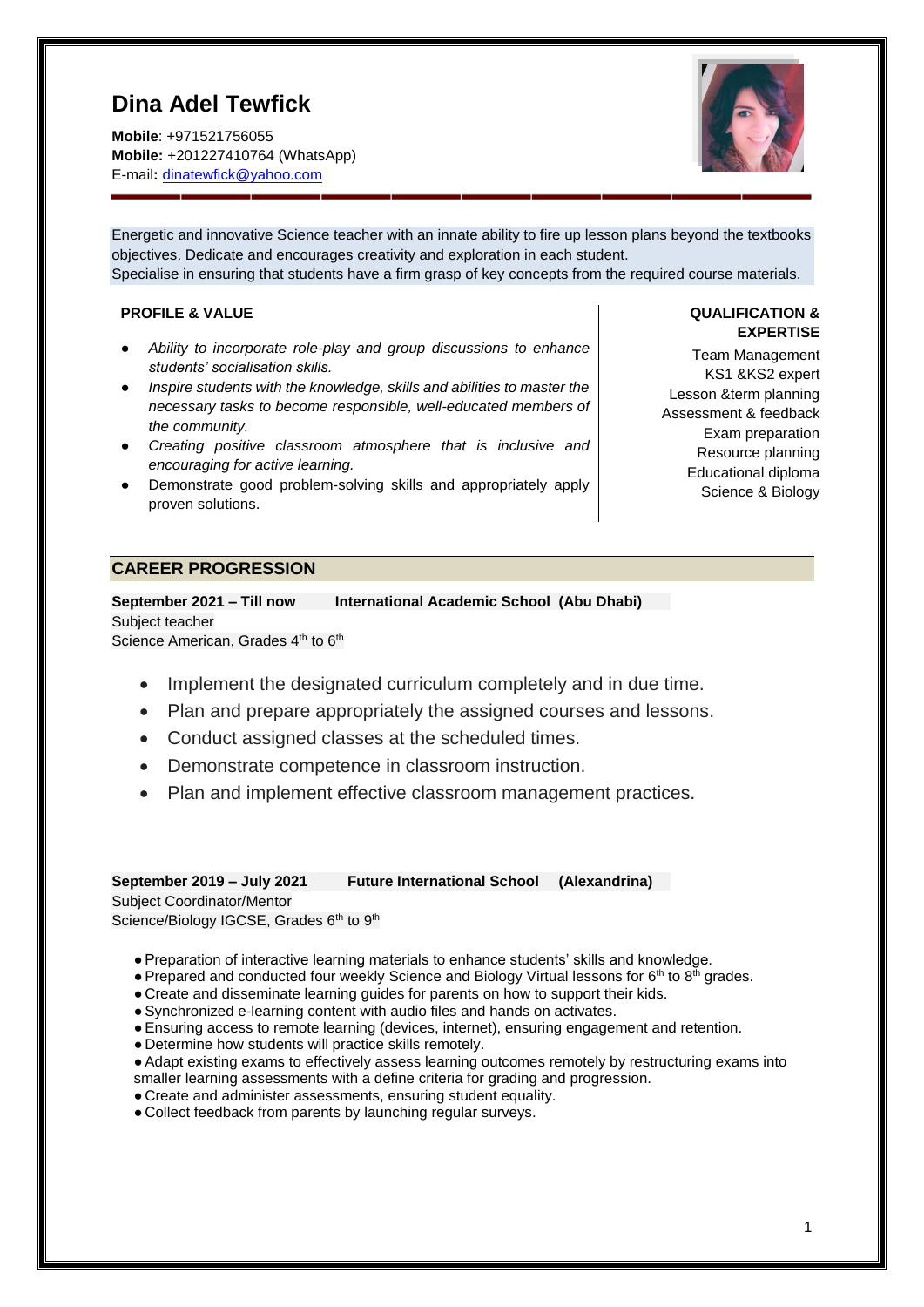#### **September 2016 – MAY 2018 Future International School (Alexandrina)**

Subject Coordinator/Mentor

- Science/Biology IGCSE, Grades 6<sup>th</sup> to 9<sup>th</sup>
	- Planning Science lessons that involve demonstrations, discussion and hands on experiments.
	- Posing problems/questions then elicit possible answers to assess their knowledge level before starting the lesson.
	- Established classroom and field trip rules and enforced them fairly and effectively.
	- Using various teaching techniques to create interesting and effective lessons.
	- Guide learners to design experiments that can test known scientific theories.
	- Developed rigorous lesson plans and prepared students for summative assessments.

#### **September 2015– MAY 2016 Future International School (Alexandrina)**

Subject teacher Science/Biology American, Grades 7<sup>th</sup> to 10<sup>th</sup>

- Plan lessons, including activities such as preparing learning objectives and goals, designing tests or exams, studying material, setting up labs, and preparing exams for students.
- Developed learning material allowing children to solve problems, experiment, question, and master concepts through active learning.
- Implements effective learning programs and initiates referrals to appropriate personnel when concerns arise.

## **September 2013– MAY 2015 Future International School (Alexandrina)**

Subject Mentor Science/Biology IGCSE, Grade 4<sup>th</sup> to 6<sup>th</sup>

- Incorporated engaging and fun activities into lessons to reinforce hands-on learning and lively student participation
- Set clear guidelines and high expectations for students to do their best.
- Maintain contact with parents in regard to student performance through activities such as parentteacher conferences, progress reports, letters, and special meetings
- Spearheaded science fairs and senior projects

#### **September 2011– MAY 2013 Future International School (Alexandrina)**

Subject Mentor Science/Biology IGCSE, Grades 1<sup>st</sup> to 5<sup>th</sup>.

- Engaging students in active learning.
- Empower students to develop computational thinking skills.
- Ensuring that all lessons are planned with clear aims and objectives.

| September 2010– MAY 2011   | <b>Vodafone UK</b> | (Cairo) |
|----------------------------|--------------------|---------|
| <b>Customer Care Agent</b> |                    |         |

- Acts as a frontline interface with British customers; involve responding to billing inquires over the phone and technical support.
- Answered nearly 60 calls daily from customers inquiring about product usage, billing issues, or general company information.
- Received recognition on four different occasions for mediating conflict and keeping the business throughout the process.